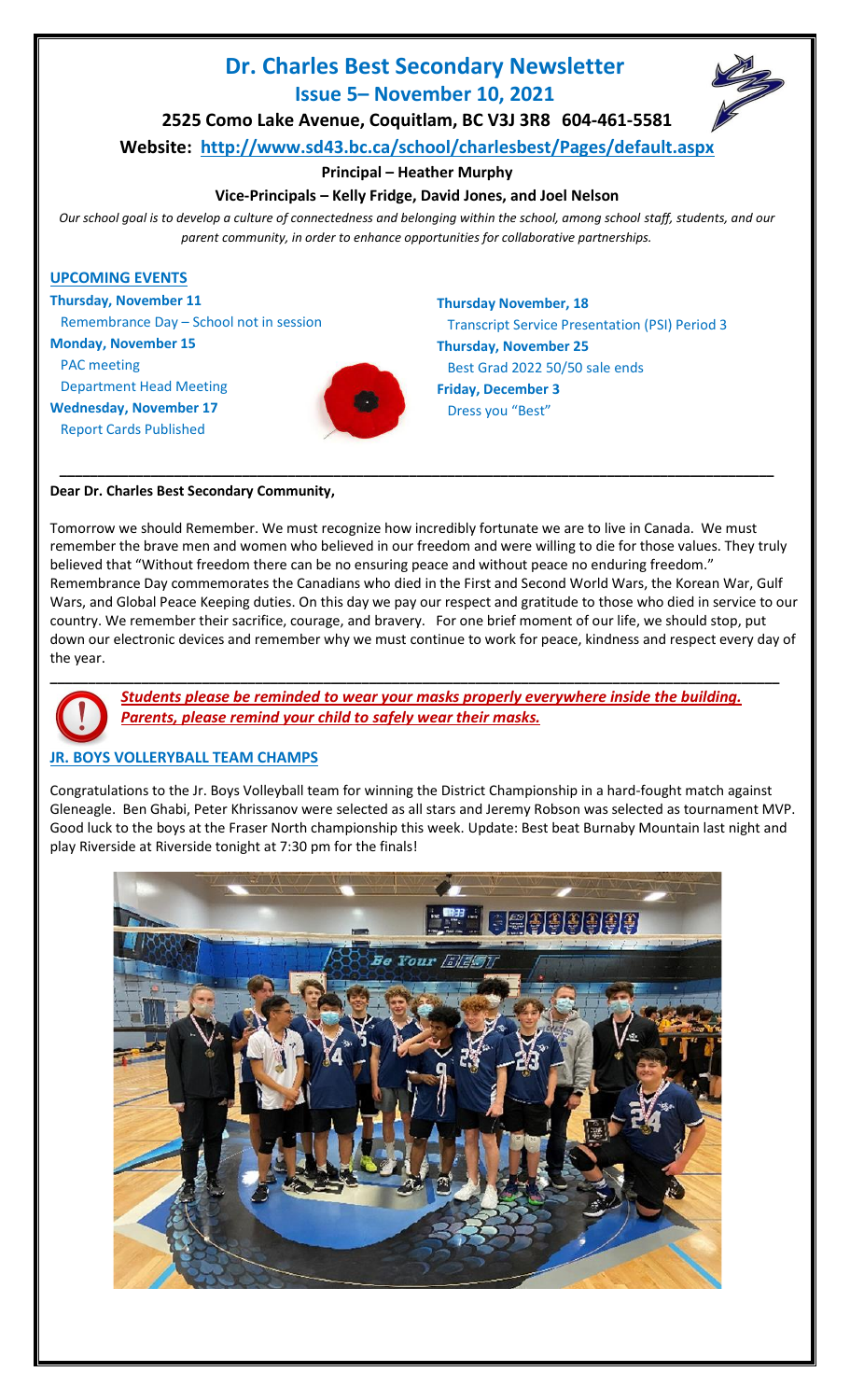

#### **CONGRATULATIONS TO OUR DC BEST GRADE 9 GIRLS VOLLEYBALL TEAM – DISTRICT CHAMPIONS!!**

Congratulations to our DC Best Grade 9 girls volleyball team – District Champions!! Coached by our own Mr. Fritz the Grade 9 girls beat Fox last night (who had previously knocked out the number one team STM in the semi-finals – so big big win for BEST). Coach Fritz had these words: "*After regular games and going into the district playoffs, the team finished with a 7-1 record with a three-way tie with the St. Thomas More and Riverside. Because of how well Best finished and played, we were ranked second overall, and had a "bye" in the playoffs to go to direct the semi-finals.* 

*In the playoffs, our first game was vs Riverside. We went down after the first set and had to re- group. We had to calm down and gain the momentum back. Once the team settled going back to trusting their skills and focused, we went on to win the next three sets, which qualified us for the final's vs Terry Fox.* 

*In the final game right from the start the team came prepared and determined to set the tone in the first set. It was great to see how the players trusted each other to get to the ball, and our setter made some nice plays for our Outside hitters to hit the ball. The girls united as a team and carried through to winning 3 straight sets.* 

*Ella Harrison received the shout-out as the MVP of the tournament. And my shout-out from the coaching side goes to the entire team for all that was accomplished and the efforts this semester. How the team practiced and taking every moment to develop new skills as individuals, and then executing in team-play carrying the games. Games are won or lost based on level of practicing and preparation.*

*There is lots of opportunity ahead and we are not done yet, as Zones are next week November 15, 16, 17 in Burnaby, which will be another great opportunity for our team to learn and conquer."*

Best Blue Devils will be going into Fraser North playoffs next week starting on Monday. When they win those, the grade 9 provincials are at Lord Tweedsmuir Secondary in Surrey starting on November 19th.

All the BEST in the finals girls! GO BLUE DEVILS!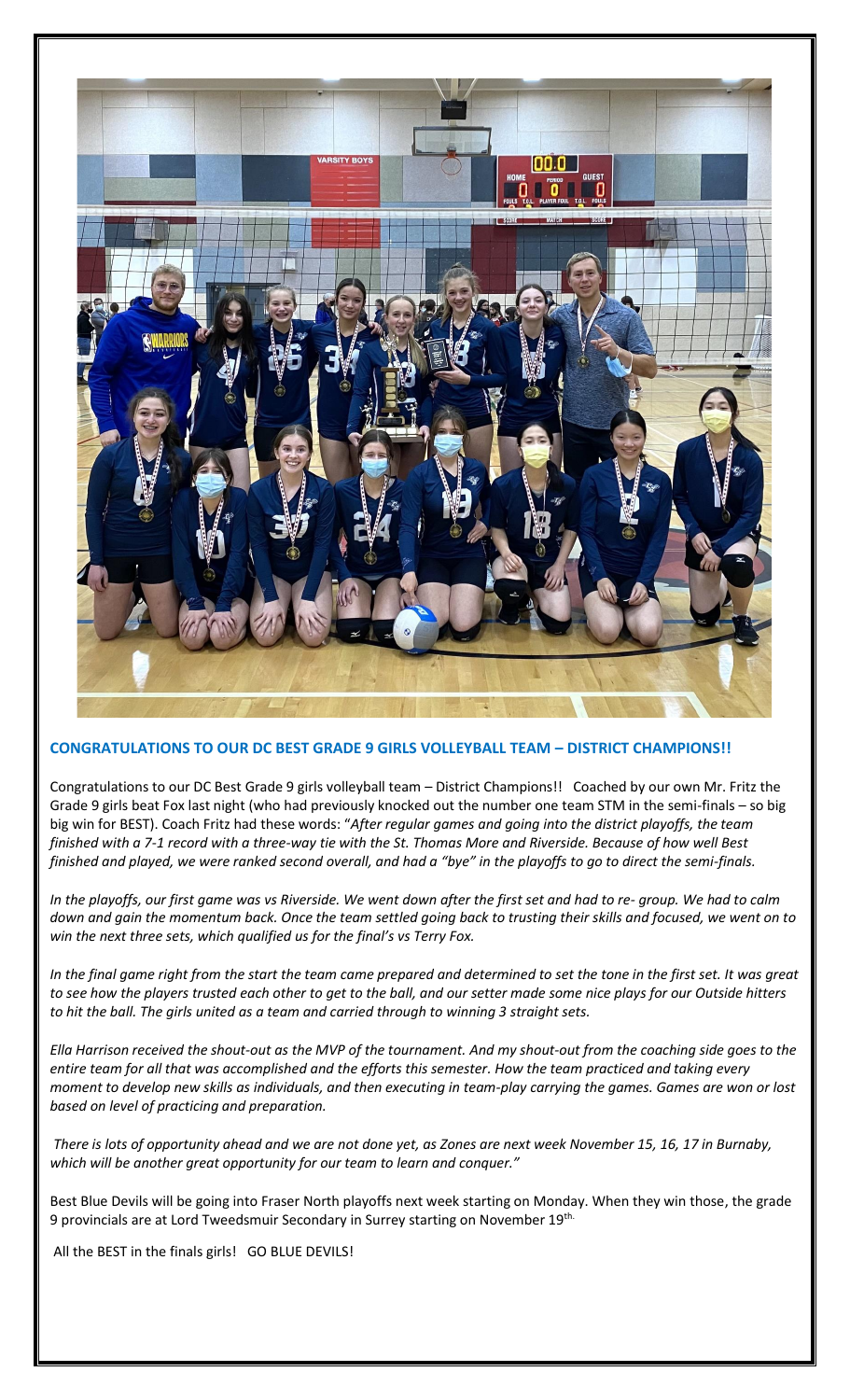### **CONGRATULATIONS SENIOR BOYS SOCCER TEAM**

Boys played a great game yesterday defeating Heritage Woods Secondary 3-2 to advance to the Fraser North Championship and secure a place in the Provincial Championship. The boys went down 1-0 giving up a PK. Goalie Zaac Roos made a good save on the initial shot, but the shooter was able to pounce on the rebound and put the ball away. Cole Toupin then put a great ball into Luca Di Francesco to tie the game before the end of the first half. Second half substitute Jalen Harrison put Charles Best ahead on a great dribble and pass from Lieto Hutchinson leaving Harrison with a tap in goal from two yards out. Heritage then tied the game with 8 minutes to go. It was a great match with all the fans and they really got their monies worth. It looked like we were heading to extra time until Man of the match Lieto Hutchinson beat three players before crossing the ball into the path of Bryson Foo who netted from close range. The boys played with real heart and desire and are really looking forward to the final. Thanks to all the fan support yesterday, it really made a difference.

### **RESPONSIBLE Wi-Fi USAGE**

Students in our classes often utilize the Internet to access learning resources and supports. To run these classes smoothly, we ask that students that are on their lunch breaks limit their use of Wi-Fi to school related activities. Streaming movies, gaming and catching up on their favorite Netflix shows inadvertently impedes the internet performance in classes that are in session. Please help us to remind our students that our Wi-Fi capacity is limited and should be used for school related activities.



## **STUDENT TRANSCRIPT SERVICES PRESENTATION - (PSI)**

This presentation will show students how to **order their transcripts from the Ministry of Education online**. This is typically the second required step as **part of a post-secondary application process** (the first step being the submission of the actual application). A university or college cannot directly access marks from the Ministry as this is confidential information so students will **need to give permission to release their marks to the post-secondary** institution to which they are applying.

This presentation will occur in Grade 12 classes in **Period 3 on November 18th, 2021**. It will be pre-recorded and available on Teams following the presentation.

## **COMMENCEMENT 2022**

We have reserved SFU for the evening of Wednesday, 6:00 pm June 22<sup>nd</sup>. Again, keep in mind, under current provincial rules, all attendees to this event would be required to present picture ID and proof of double vaccination.

## **DR. CHARLES BEST GRAD GIRLS 2022 STORE**

The DCB Grad Girls have created their own Grad t-shirt. If you would like to order through the online store, go to the link order and pay online and we will advertise when the shirts arrive for grads to pick them up. Your Grad Girls 2022 Store link is below:

<https://bestgradgirls2022store.itemorder.com/sale>

## **GRAD SPIRIT WEAR ONLINE STORE**

Order your Grad wear ASAP> Click on the following link to order and pay for your Grad Spirit Wear. On-line store closes Nov 19<sup>th</sup>. <https://dcbgrad2022.itemorder.com/sale>Please get your orders in by this date and they will TRY to get our orders back to us by Christmas. That is the hope and plan at this point but keep in mind supply chains have been disrupted so much lately. Fingers crossed. Enjoy shopping!